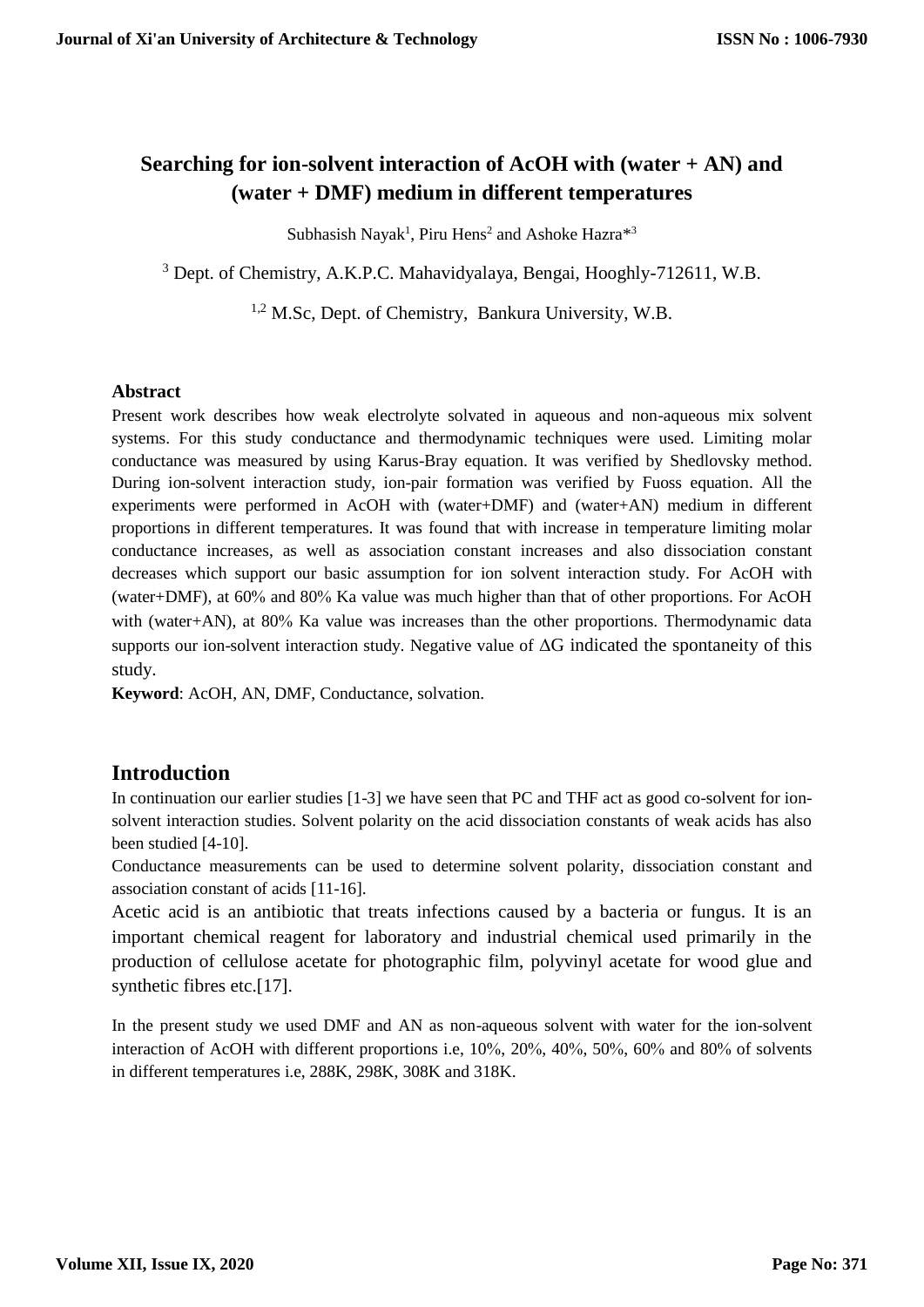# **Experimental**

# **Materials**

Acetic acid (Loba Chemie, India), DMF (LOBA Chemicals), AN (LOBA Chemicals) were used as such, without any further purification.

# **Solutions Preparation**

The solution of Acetic Acid in water and different compositions  $(10\%, 20\%, 40\%, 50\%,$  $60\%$ ,  $80\%$ ) of DMF and AN were prepared. Acetic Acid solution  $(0.1M)$  was prepared in conductivity water, water +DMF and water +AN in volume ratio  $(v/v)$ .

# **Conductivity Study**

Conductivity of the above solutions was measured with a conductivity bridge (EC-TDS analyser, CM-183, Elico). Cell constant varied from  $1.0+10\%$  to  $1.0-10\%$  cm inverse. A temperature control bath (made by PDIC) was used to obtain the conductivities at the higher temperature.

# **Result and Discussions**

Molar conductance data was observed in different composition of acetic acid solution with (water+DMF) and (water+AN). As acetic acid is weak electrolyte, to determine limiting molar conductance was not measured by Onsagar equation. To determine limiting molar conductance we use Karus-Bray [18] conductivity equation.

The equation is  $1/\lambda m = 1/\lambda m^0 + \lambda mC / (\lambda_m^{02} Kc)$ ..............(i)

Where Kc = dissociation constant, C = conc. in mol/ dm<sup>3</sup>,  $\lambda$ m<sup>0</sup> = molar conductance at infinite dilution.

If we plot 1/ $\lambda$ m vs.  $\lambda$ mC, we get  $\lambda_m^0$  value from the intercept and from the slope, we can calculate Kc(dissociation constant).

We used Shedlovsky equation [19] to evaluate the absolute limiting molar conductance.

 $1/S\lambda m = 1/\lambda_m^{0} + C\lambda mSf \pm {}^{2}Ka/\lambda_m^{02}$ ..............(ii)

#### **Table1: Physical Parameters of AN (Acetonitrile) and DMF(Dimethyl Formamide)**

| Solvents   | Viscosity | Solubility     | Surface tension | Dielectric |
|------------|-----------|----------------|-----------------|------------|
|            |           | parameters     |                 | constant   |
| AN         | 0.344     | າາ ເ<br>ل دیکھ | 26.64           | 36.04      |
| <b>DMF</b> | 0.802     | 24.9           | 35.20           | 36.71      |

Table 1 shows the physical parameters of DMF(Dimethyl Formamide) and AN(Acetonitrile) solvents.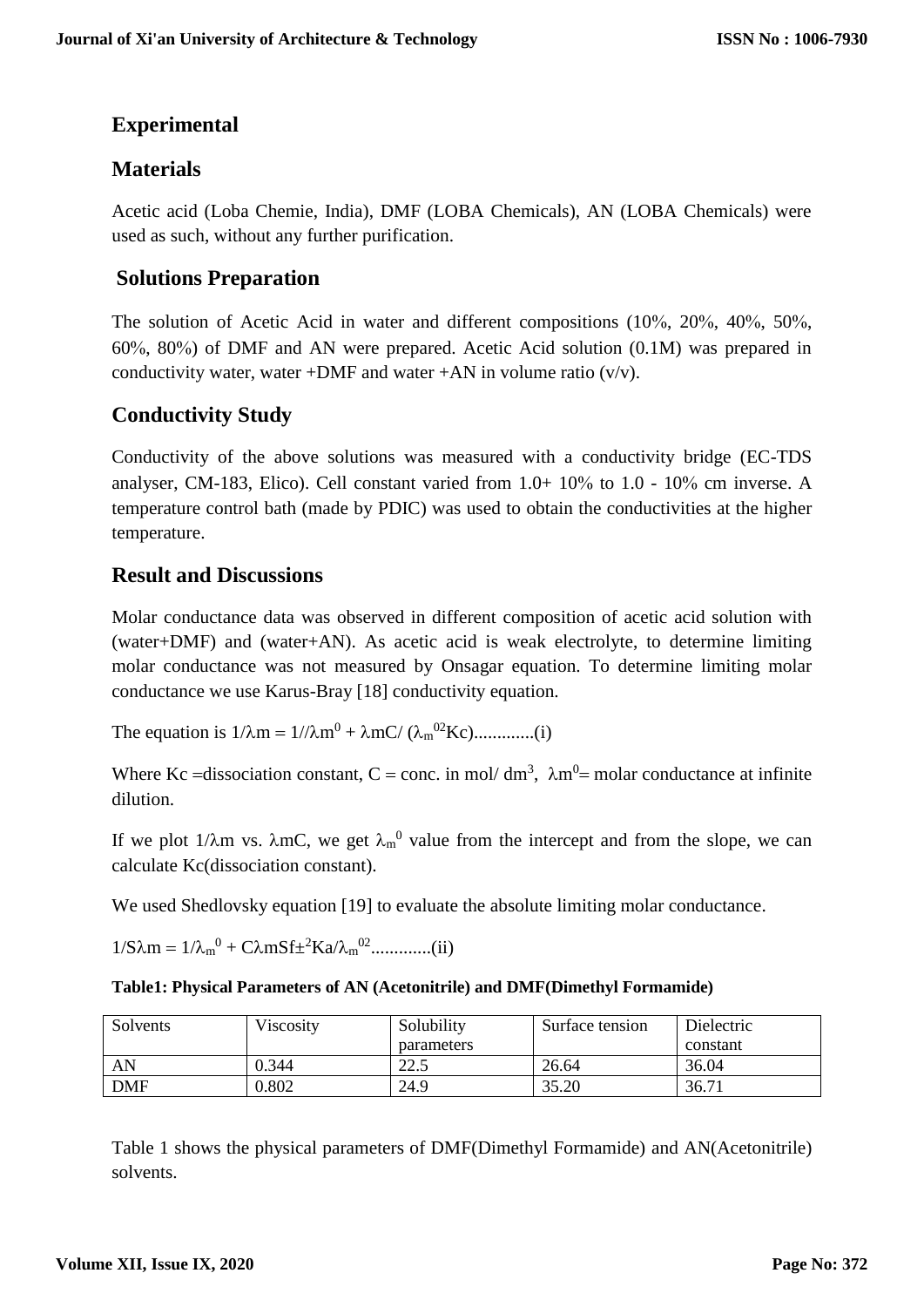| Temp | $AcOH+DMF$        |       |           | $AcOH+AN$         |       |           |
|------|-------------------|-------|-----------|-------------------|-------|-----------|
|      | $\rm \lambda m^0$ | Kc    | Es        | $\rm \lambda m^0$ | Kc    | Es        |
| 288K | 0.169             | 0.665 |           | 0.161             | 0.667 |           |
| 298K | 0.198             | 0.490 | 6.038KCal | 0.185             | 0.515 | 5.646KCal |
| 308K | 0.290             | 0.231 |           | 0.262             | 0.267 |           |
| 318K | 0.411             | 0.169 |           | 0.369             | 0.175 |           |

#### **Table2: Limiting Molar conductance, Dissociation Constant(Kc) and Solvation Activation Energy of AcOH in (water+DMF) and (water+AN) medium**

From the Table 2, it has been found that with it has been found that with increase in temperature, limiting conductance value increases both the systems. But in case of AcOH with (water + DMF) ,  $\lambda_m^0$  is to some extent high than that of AcOH with (water + AN). This is due to the high dielectric constant value of the DMF solvent.

Dissociation constant (Kc) value decreases with increase in temperature for both these systems. But in case of AcOH with (water + DMF), Kc value was to some extent less than that of AcOH with ( water  $+$  AN ). This indicates that the solvation process increases in DMF medium. From the activation solvation energy data, it was observed that both systems, solvation activation energy more or less same  $\approx$  6 KCals.

### **Table3: Association Constant value of AcOH in (water+DMF) in different proportion in different temperatures**

| Temperature | % of DMF(Dimethyl Formamide) in AcOH solution |      |      |      |      |      |
|-------------|-----------------------------------------------|------|------|------|------|------|
|             | 10%                                           | 20%  | 40%  | 50%  | 60%  | 80%  |
| 288K        | l.89                                          | 1.80 | 1.26 | 1.22 | 1.38 | 1.75 |
| 298K        | 2.07                                          | 3.06 | 2.06 | 1.86 | 2.08 | 2.09 |
| 308K        | 3.61                                          | 6.24 | 3.71 | 4.51 | 4.8  | 4.38 |
| 318K        | 6.51                                          | 7.43 | 3.94 | 5.10 | 7.15 | 7.13 |

Table 3 shows the association constant  $(Ka)$  data of AcOH with (water + DMF) in different proportions i.e, 10%, 20%, 40%, 50%, 60%, 80% in different temperatures. It was observed that with increase in temperature association constant increases, i.e, dissociation constant (Kc) value decreases, which was supported from Karus-Bray equation [18]. Association constant values were calculated from the  $\alpha$ (degree of association) value, limiting conductance value, and the relation

 $Ka = (1-\alpha)/\alpha^2C$ .........(iii)

It was observed that at 80% DMF with AcOH solution, Association constant value was higher at higher temperature.

We evaluate  $\lambda_m$ <sup>0</sup> from Karus-Bray equation. Parallely we cross checking the value of  $\lambda_m$ <sup>0</sup> from Shedlovsky.  $\lambda_m^0$  value is more or less same for these two methods.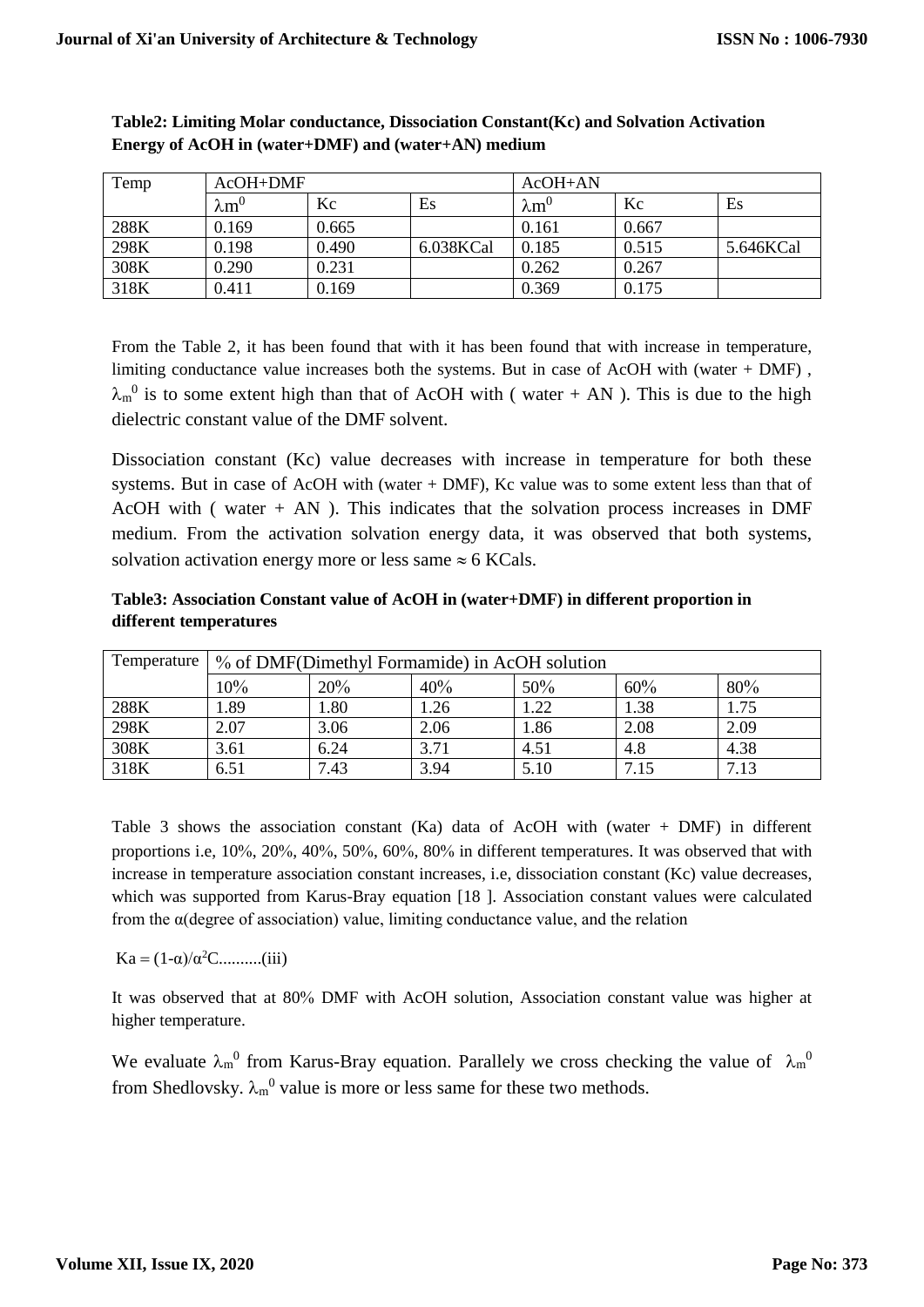| Temperature 1 | % of AN(Acetonitrile) in AcOH solution |      |      |      |       |      |
|---------------|----------------------------------------|------|------|------|-------|------|
|               | 10%                                    | 20%  | 40%  | 50%  | 60%   | 80%  |
| 288K          | 1.89                                   | 1.93 | 1.18 | 1.15 | 1.153 | 2.21 |
| 298K          | 2.07                                   | 3.06 | 1.83 | 1.86 | l.64  | 2.35 |
| 308K          | 2.46                                   | 4.94 | 2.94 | 4.24 | 4.52  | 3.85 |
| 318K          | 4.74                                   | 6.61 | 4.18 | 4.51 | 5.84  | 7.69 |

### **Table4: Association Constant value of AcOH in (water+AN) in different proportion in different temperatures**

Table 4 shows the Ka value of AcOH with (water + AN) medium. With increase in temperature, Ka value increases. For this system at 80% AN(Acetonitrile) with AcOH solution, Ka value is too much high other than  $20\%$  to 60%.

### **Table5: Thermodynamic parameters of AcOH in (water+DMF) medium in different proportions in different temperatures**

| Percentage of | Thermodynamic | Temperature |         |         |         |  |
|---------------|---------------|-------------|---------|---------|---------|--|
| DMF in AcOH   | parameters    | 288K        | 298K    | 308K    | 318K    |  |
|               | (in Cals)     |             |         |         |         |  |
| 10%           | $\Delta G$    | $-363$      | $-429$  | $-785$  | 1183    |  |
|               | $\Delta S$    | $-5.17$     | $-4.77$ | $-3.46$ | $-2.10$ |  |
|               | $\Delta H$    |             |         | $-1853$ |         |  |
| 20%           | $\Delta G$    | $-336$      | $-661$  | $-1120$ | $-1266$ |  |
|               | $\Delta S$    | $-6.31$     | $-5.01$ | $-3.36$ | $-2.79$ |  |
|               | $\Delta H$    |             |         | $-2155$ |         |  |
| 40%           | $\Delta G$    | $-131$      | $-429$  | $-801$  | $-865$  |  |
|               | $\Delta S$    | $-5.58$     | $-4.39$ | $-4.25$ | $-2.74$ |  |
|               | $\Delta H$    |             |         | $-1739$ |         |  |
| 50%           | $\Delta G$    | $-113$      | $-366$  | $-921$  | $-1028$ |  |
|               | $\Delta S$    | $-7.41$     | $-6.31$ | $-4.30$ | $-3.83$ |  |
|               | $\Delta H$    | $-2248$     |         |         |         |  |
| 60%           | $\Delta G$    | $-183$      | $-433$  | $-959$  | $-1242$ |  |
|               | $\Delta S$    | $-8.07$     | $-6.96$ | $-5.02$ | $-3.98$ |  |
|               | $\Delta H$    | $-2508$     |         |         |         |  |
| 80%           | $\Delta G$    | $-320$      | $-436$  | $-903$  | $-1241$ |  |
|               | $\Delta S$    | $-6.35$     | $-5.75$ | $-4.05$ | $-2.86$ |  |
|               | $\Delta H$    | $-2151$     |         |         |         |  |

Table 5 shows the thermodynamic parameters of AcOH with (water+DMF) medium. ∆H values were calculated from logKa vs. 1/T plot. Negative value of ∆H confirmed that the ion-solvent interaction process was exothermic. The negative value of ∆G indicated that the solvation process was spontaneous in nature. ∆S value was calculated with the help of ∆G and ∆H values. With increase in temperature, lower negative values of ∆S observed. Negative value of ∆S always indicated that these ion-solvent interaction process was entrophically non favourable.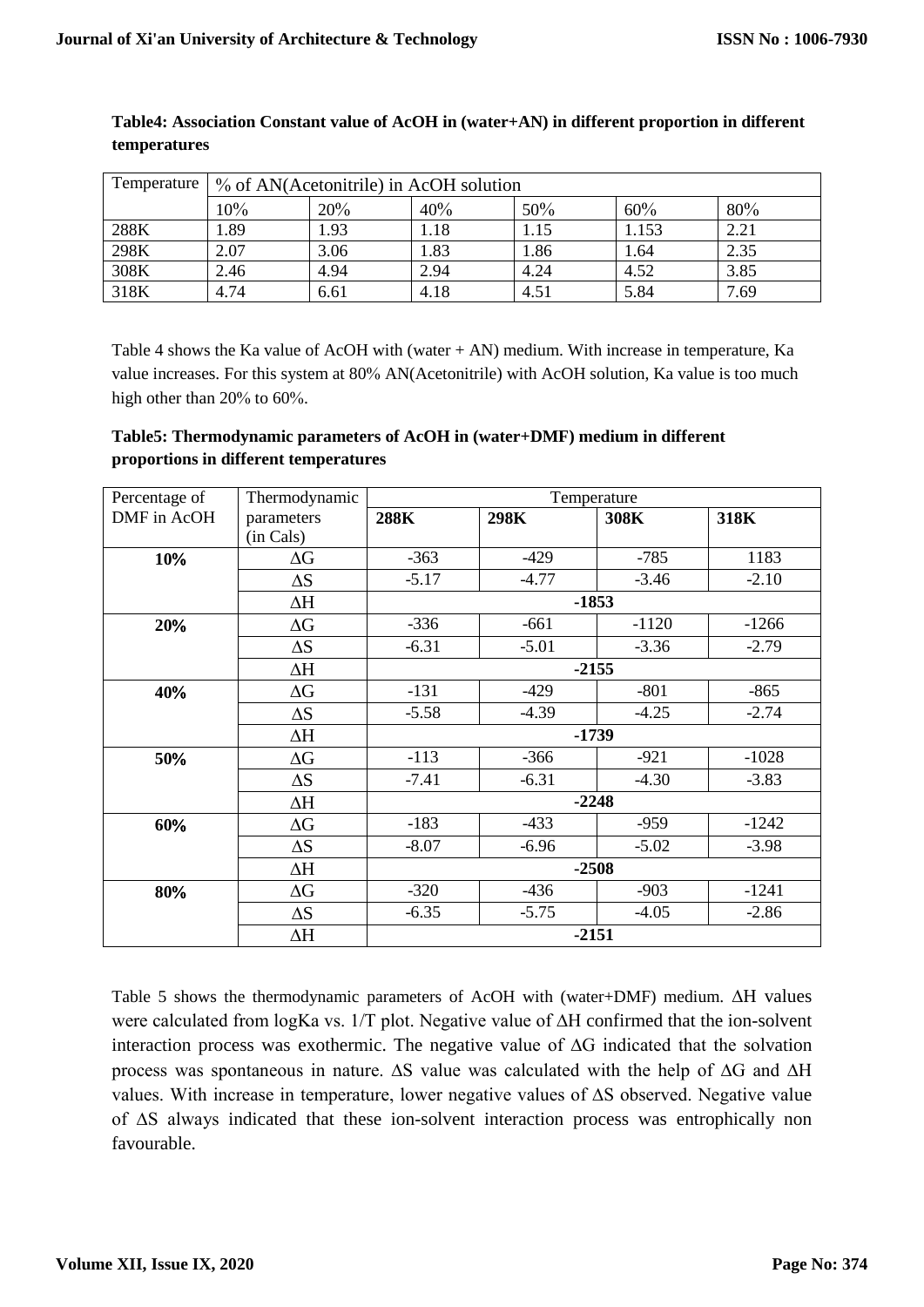For every proportions of DMF(Dimethyl Formamide), it was observed that ∆G value increases with increase in temperature which was negative. So, systems were highly spontaneous. At lower temperature, entrophically less favourable than that of high temperature.  $20\%$ ,  $60\%$ ,  $80\%$  of DMF solvents are more ion-solvent interaction favourable according to  $\Delta G$  value. 10%, 20%, 40% and 80% are entrophically more favourable for ionsolvent interaction. More negative value of ∆H value was observed in 60% solution which was exothermic in nature. From the above findings it was expected that 60% DMF solvent with AcOH was more favourable for ion-solvent interaction supported by the thermodynamic parameters such as ∆G, ∆S and ∆H values.

| Percentage of | Thermodynamic | Temperature |         |         |         |
|---------------|---------------|-------------|---------|---------|---------|
| AN in AcOH    | parameters    | 288K        | 298K    | 308K    | 318K    |
|               | (in Cals)     |             |         |         |         |
| 10%           | $\Delta G$    | $-363$      | $-429$  | $-549$  | $-982$  |
|               | $\Delta S$    | $-3.15$     | $-2.82$ | $-2.34$ | $-0.91$ |
|               | $\Delta H$    | $-1272$     |         |         |         |
| 20%           | $\Delta G$    | $-375$      | $-661$  | $-976$  | $-1193$ |
|               | $\Delta S$    | $-4.99$     | $-3.86$ | $-2.71$ | $-1.94$ |
|               | $\Delta H$    | $-1813$     |         |         |         |
| 40%           | $\Delta G$    | $-93$       | $-357$  | $-659$  | $-903$  |
|               | $\Delta S$    | $-6.11$     | $-5.03$ | $-3.88$ | $-2.99$ |
|               | $\Delta H$    | $-1856$     |         |         |         |
| 50%           | $\Delta G$    | $-79$       | $-366$  | $-883$  | $-947$  |
|               | $\Delta S$    | $-7.12$     | $-5.92$ | $-4.05$ | $-3.72$ |
|               | $\Delta H$    | $-2131$     |         |         |         |
| 60%           | $\Delta G$    | $-80$       | $-291$  | $-923$  | $-1114$ |
|               | $\Delta S$    | $-8.59$     | $-7.60$ | $-5.30$ | $-4.53$ |
|               | $\Delta H$    | $-2556$     |         |         |         |
| 80%           | $\Delta G$    | $-453$      | $-505$  | $-824$  | $-1287$ |
|               | $\Delta S$    | $-4.80$     | $-4.46$ | $-3.28$ | $-1.72$ |
|               | $\Delta H$    | $-1837$     |         |         |         |

| Table6: Thermodynamic parameters of AcOH in (water+AN) medium in different proportions |  |
|----------------------------------------------------------------------------------------|--|
| in different temperatures                                                              |  |

Table 6 shows that the thermodynamic parameters of different proportions of AcOH with (water +AN) in different temperatures. Negative value of ∆H supported that the ion-solvent interaction study was exothermic in nature and also supported our basic concept of ion-solvent interaction study. All these proportions ∆G values were negative which means that these ionsolvent interaction processes are spontaneous. From Table 5 it was also observed that ∆G value was more decreased in 20%, 60% and 80%.  $\Delta H$  value was more negative in 60%. From the above findings it was concluded that  $20\%$ ,  $60\%$  and  $80\%$  proportions were to some extent more favourable for ion-solvent interaction studies.

For AcOH with (water+DMF), we plotted  $log\lambda m$  vs.  $logC$  in different proportions in different temperatures it was observed that slope value was greater than '-5'. It was indicated that for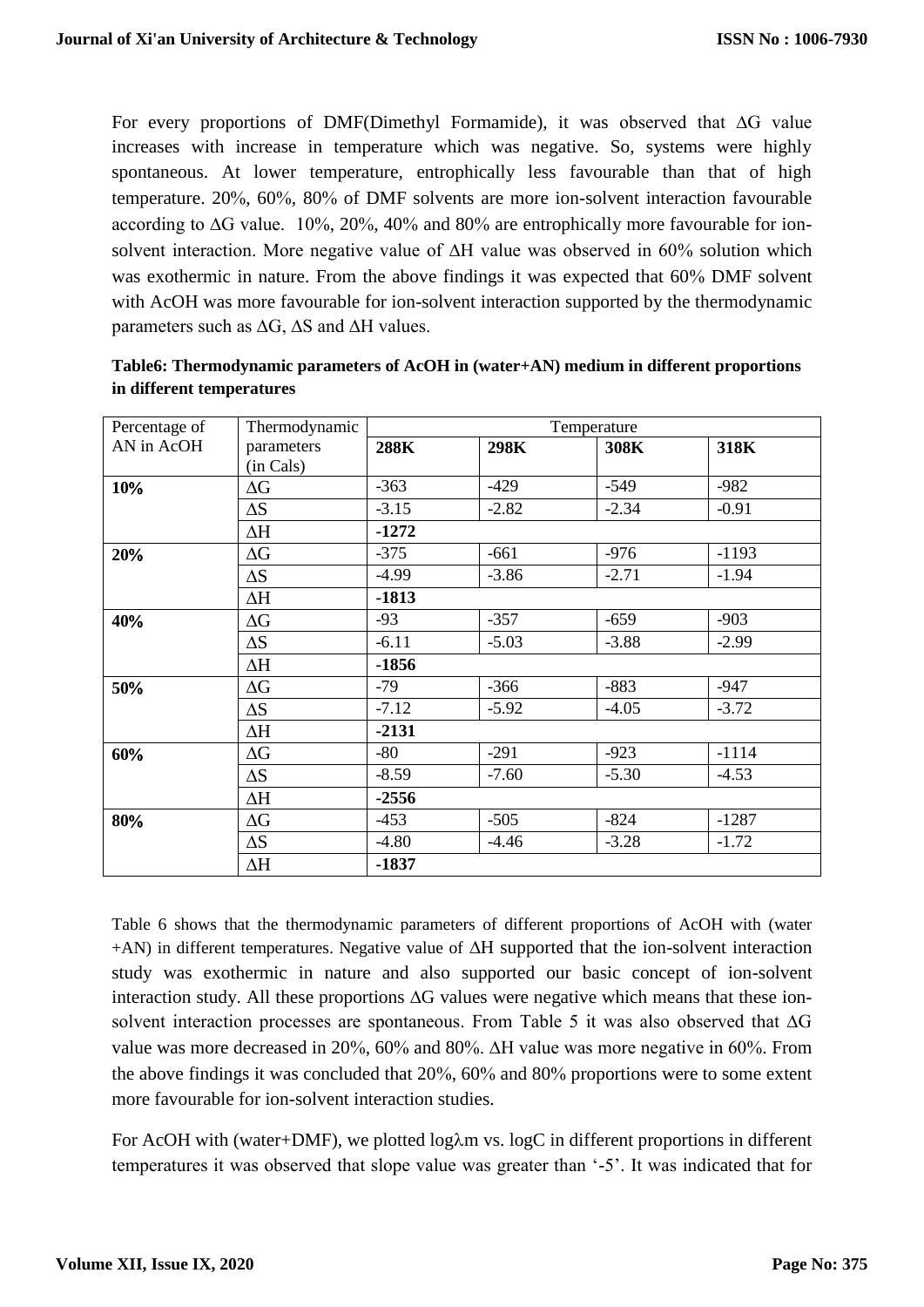this ion-solvent interaction study, ion-pair formed in equilibrium condition according to Fuoss equation [20].

Similar result was observed when we plot log $\lambda$ m vs. logC in different proportions in different temperatures for AcOH with (water +AN) medium. Here also ion-pair formed in equilibrium condition.



Fig.1. Limiting conductance at 288K of Acetic acid with (water + DMF)



Fig.2. Limiting conductance at 298K of Acetic acid with (water + DMF)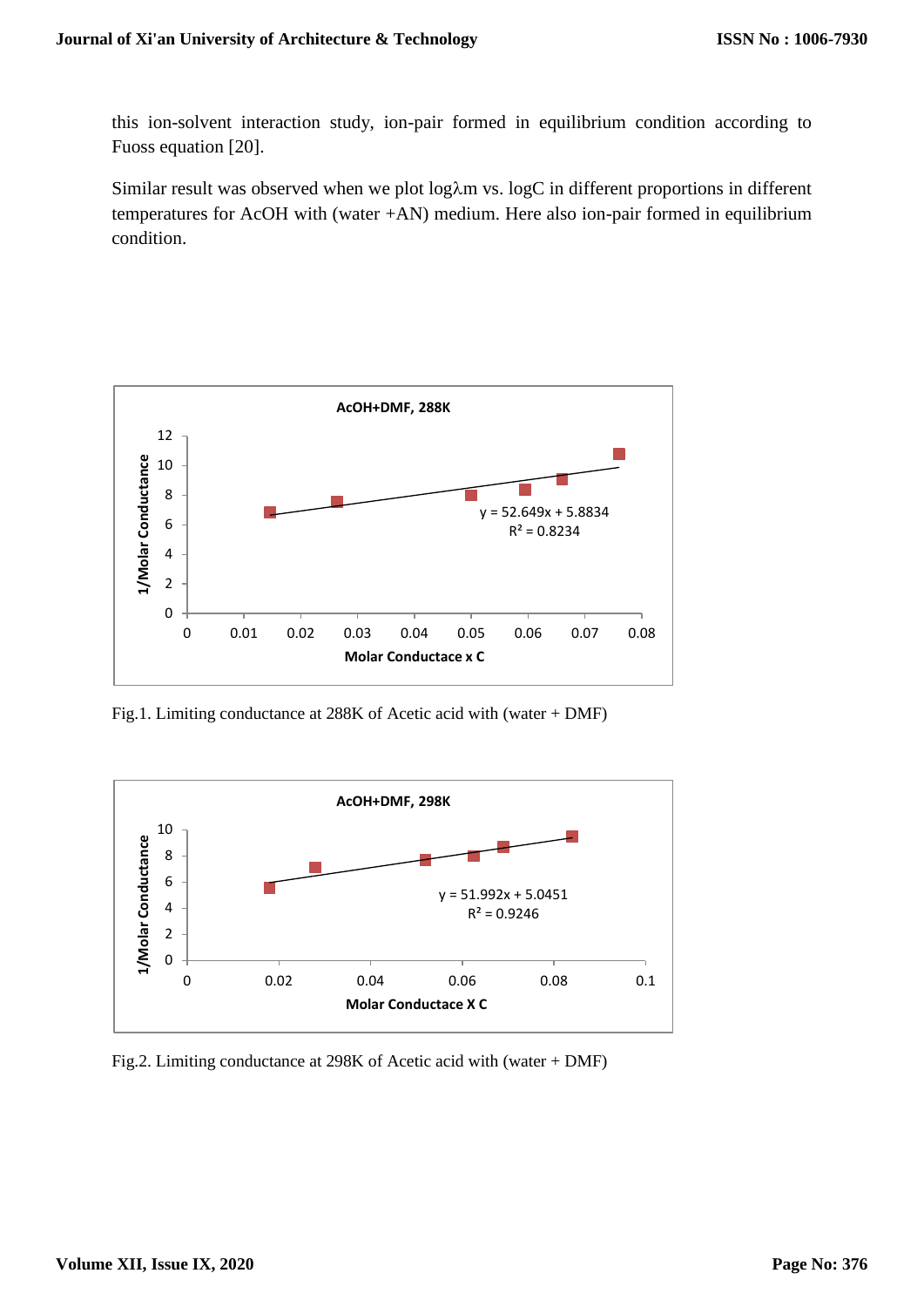

Fig.3. Limiting conductance at 308K of Acetic acid with (water + DMF)



Fig.4. Limiting conductance at 318K of Acetic acid with (water + DMF)



Fig.5. Limiting conductance at 288K of Acetic acid with (water + AN)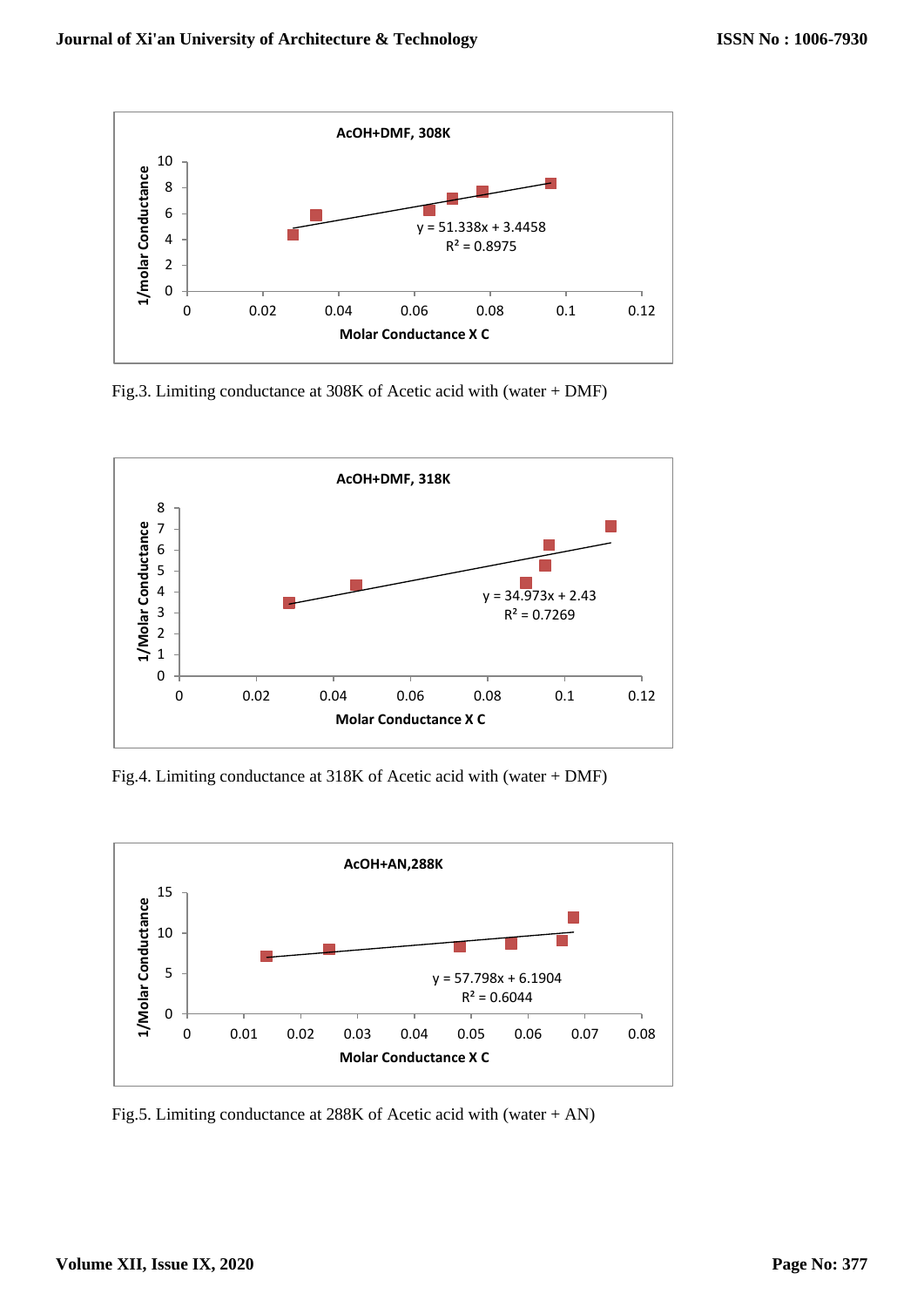

Fig.6. Limiting conductance at 298K of Acetic acid with (water + AN)



Fig.7. Limiting conductance at 308K of Acetic acid with (water + AN)



Fig.8. Limiting conductance at 318K of Acetic acid with (water + AN)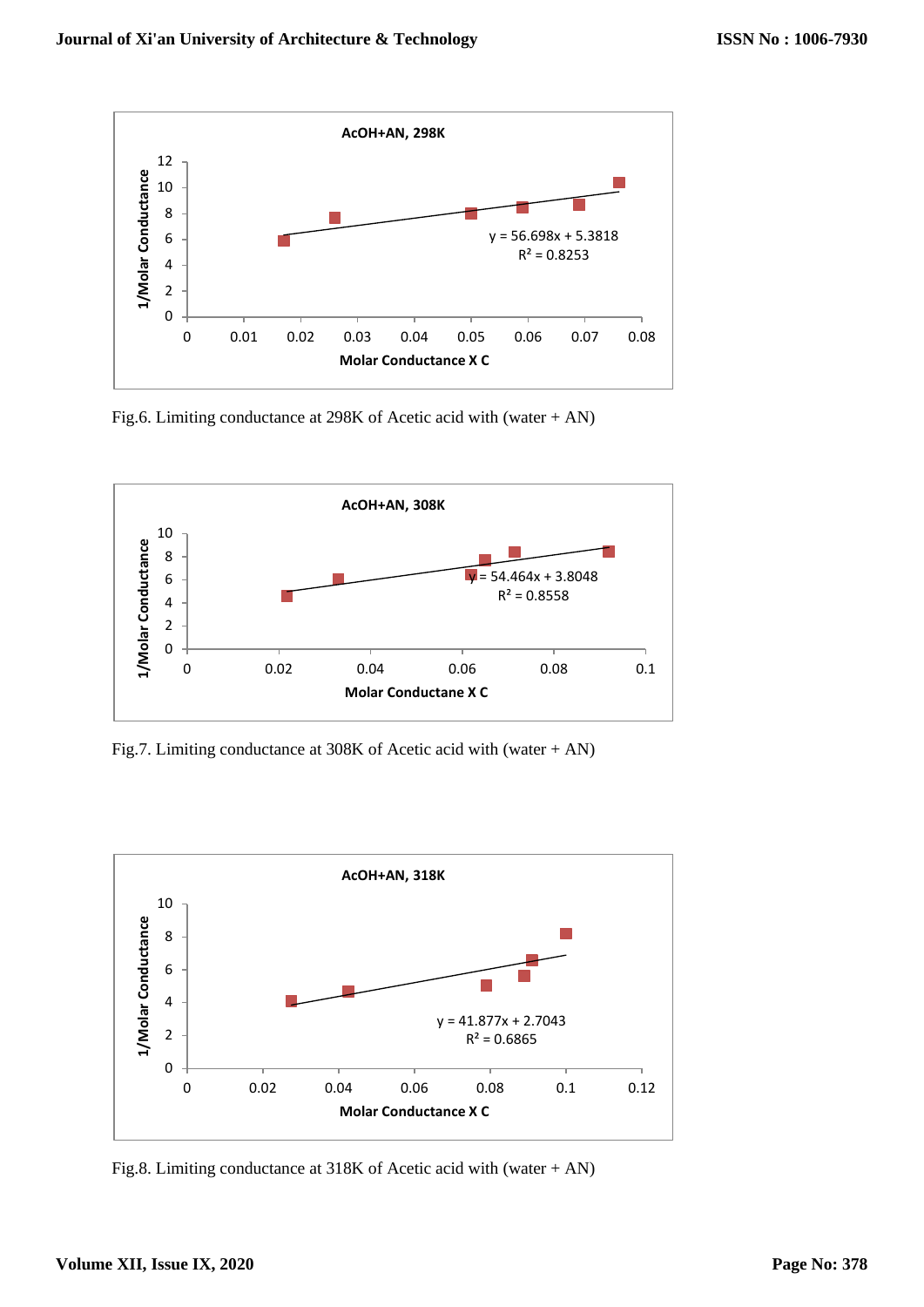

Fig.9. Molar Conductance vs. Percentage of DMF in AcOH plot at 288K



Fig.10. Molar Conductance vs. Percentage of DMF in AcOH plot at 298K



Fig.11. Molar Conductance vs. Percentage of DMF in AcOH plot at 308K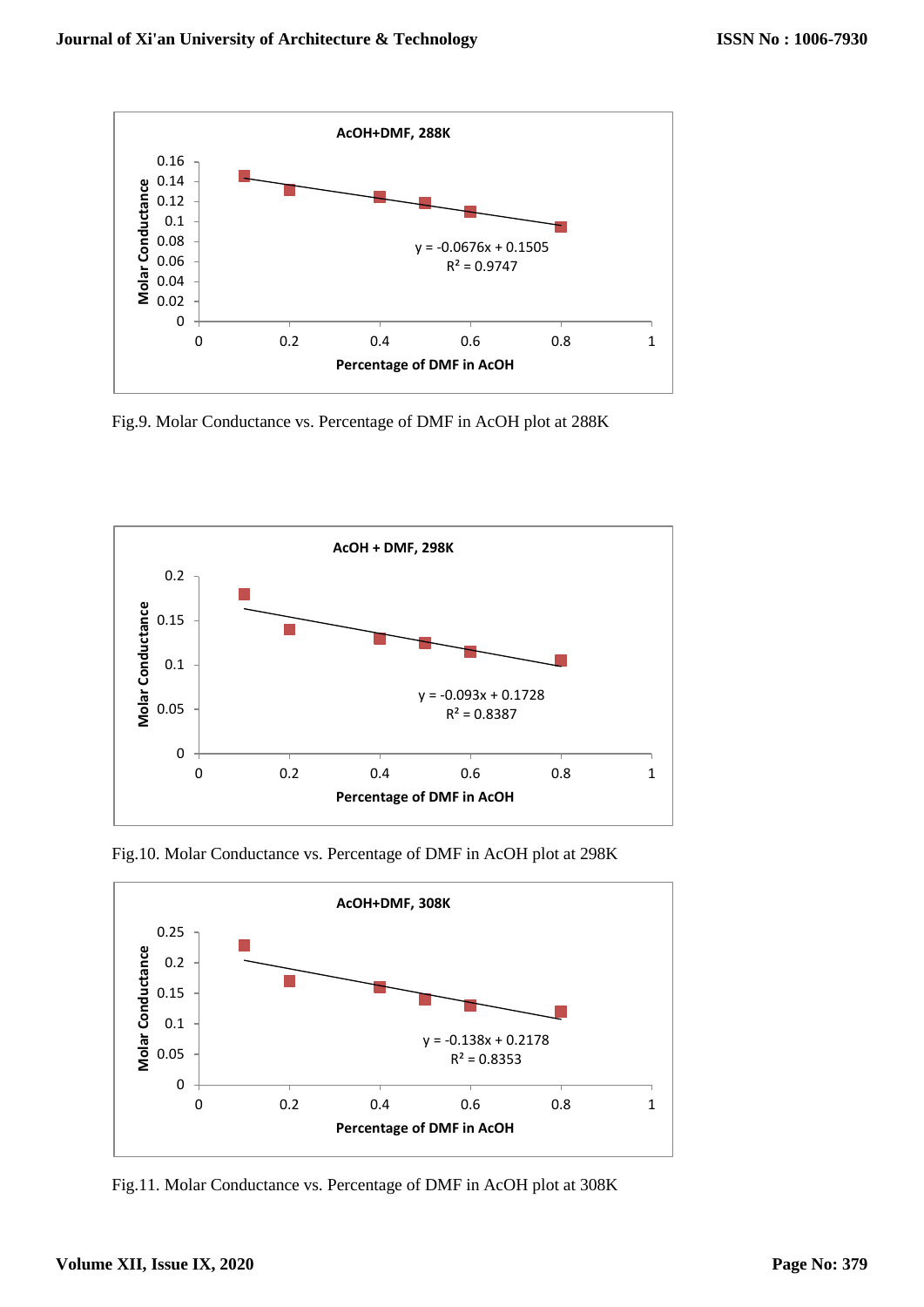

Fig.12. Molar Conductance vs. Percentage of DMF in AcOH plot at 318K



Fig.13. Molar Conductance vs. Percentage of AN in AcOH plot at 288K



Fig.14. Molar Conductance vs. Percentage of AN in AcOH plot at 298K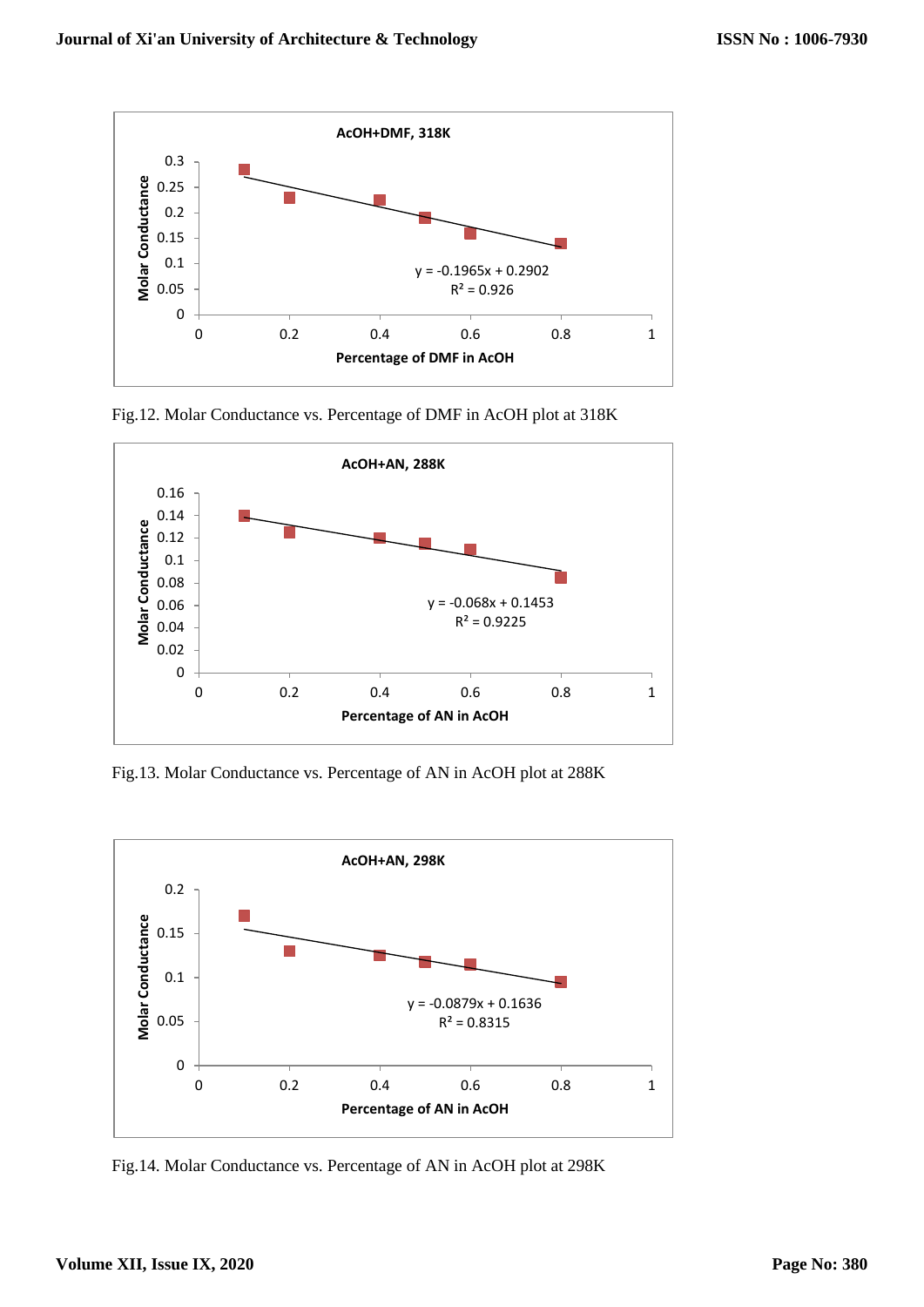

Fig.15. Molar Conductance vs. Percentage of AN in AcOH plot at 308K



Fig.16. Molar Conductance vs. Percentage of AN in AcOH plot at 318K



Fig.17. Plot of logKa with  $1/T$  of Acetic acid with (water + DMF) at  $10\%$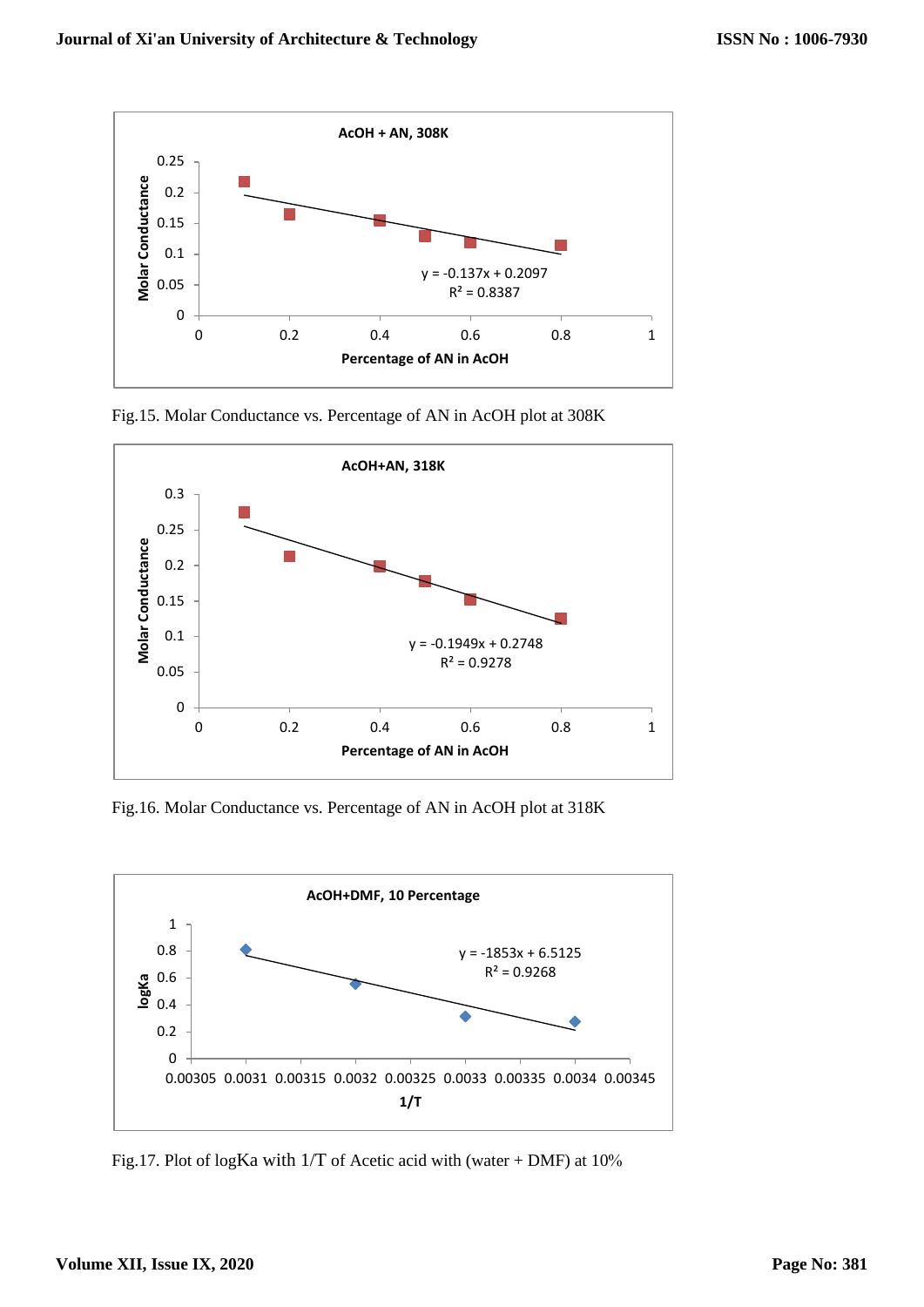

Fig.18. Plot of logKa with  $1/T$  of Acetic acid with (water + DMF) at  $20\%$ 



Fig.19. Plot of logKa with  $1/T$  of Acetic acid with (water + DMF) at  $40\%$ 



Fig.20. Plot of logKa with 1/T of Acetic acid with (water + DMF) at 50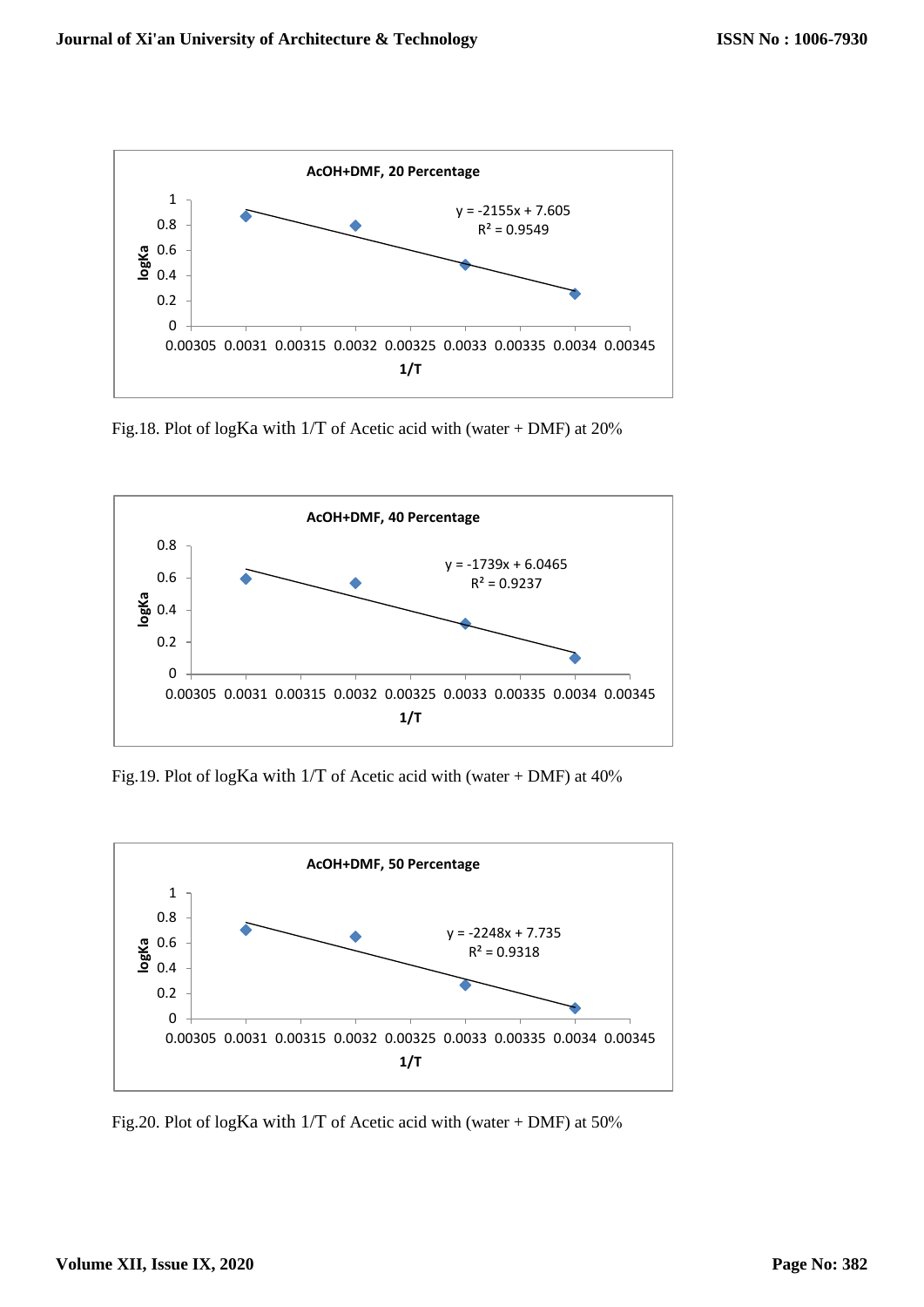

Fig.21. Plot of logKa with  $1/T$  of Acetic acid with (water + DMF) at 60%



Fig.22. Plot of logKa with  $1/T$  of Acetic acid with (water + DMF) at  $80\%$ 



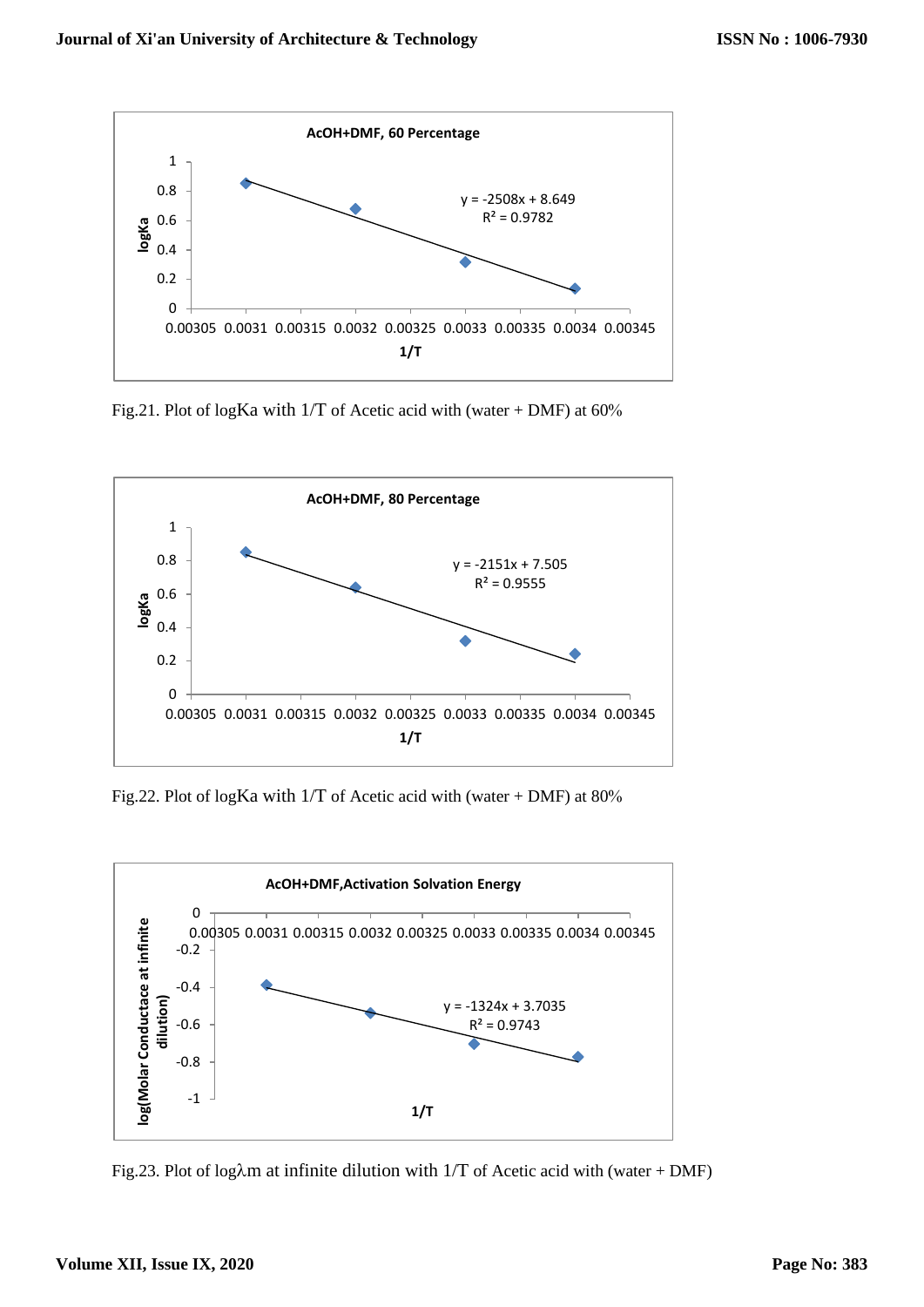

Fig.24. Plot of logKa with  $1/T$  of Acetic acid with (water + AN) at  $10\%$ 



Fig.25. Plot of logKa with  $1/T$  of Acetic acid with (water + AN) at 20%



Fig.26. Plot of logKa with  $1/T$  of Acetic acid with (water + AN) at 40%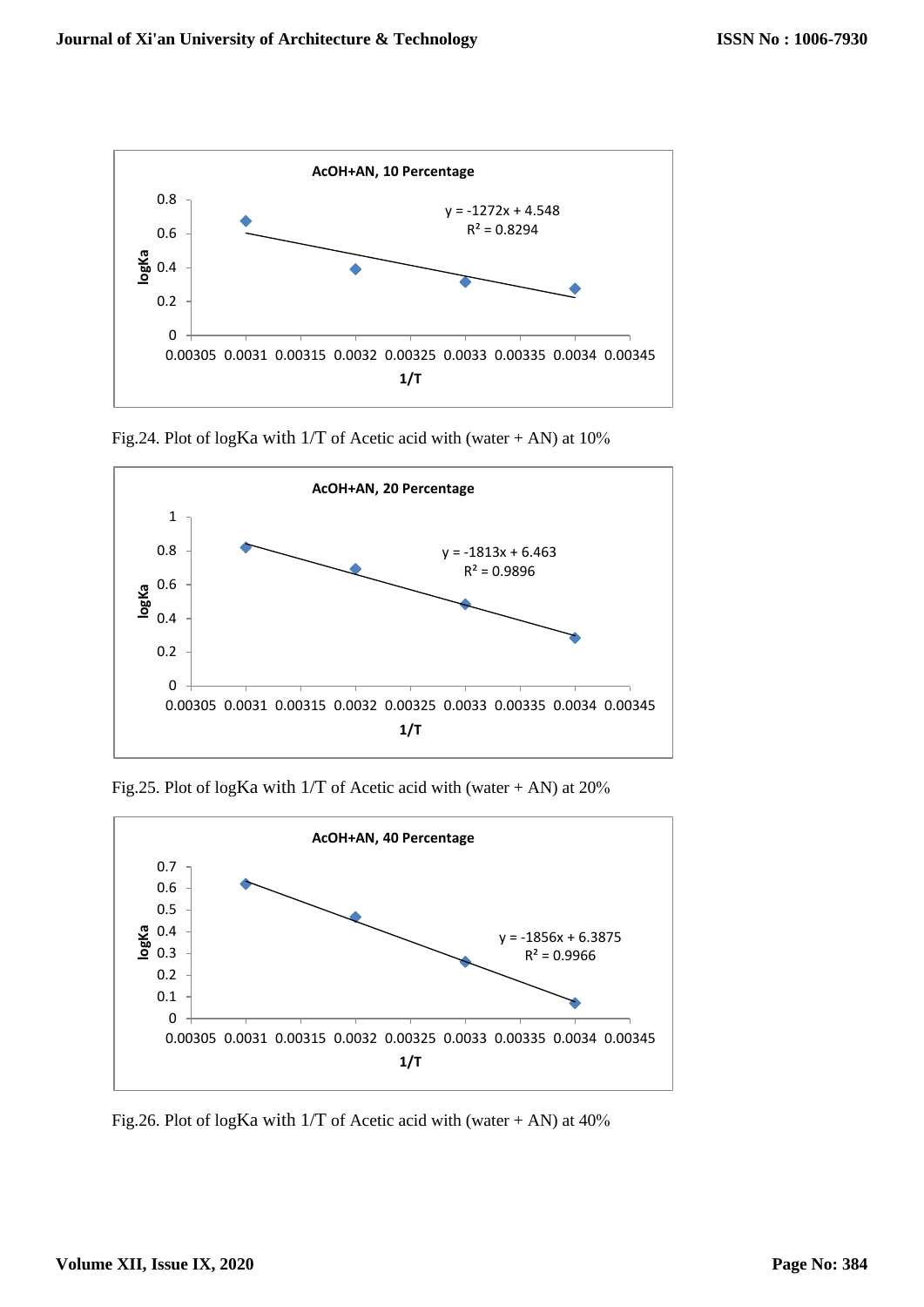

Fig.27. Plot of logKa with  $1/T$  of Acetic acid with (water + AN) at 50%



Fig.28. Plot of logKa with  $1/T$  of Acetic acid with (water + AN) at 60%



Fig.29. Plot of logKa with  $1/T$  of Acetic acid with (water + AN) at 80%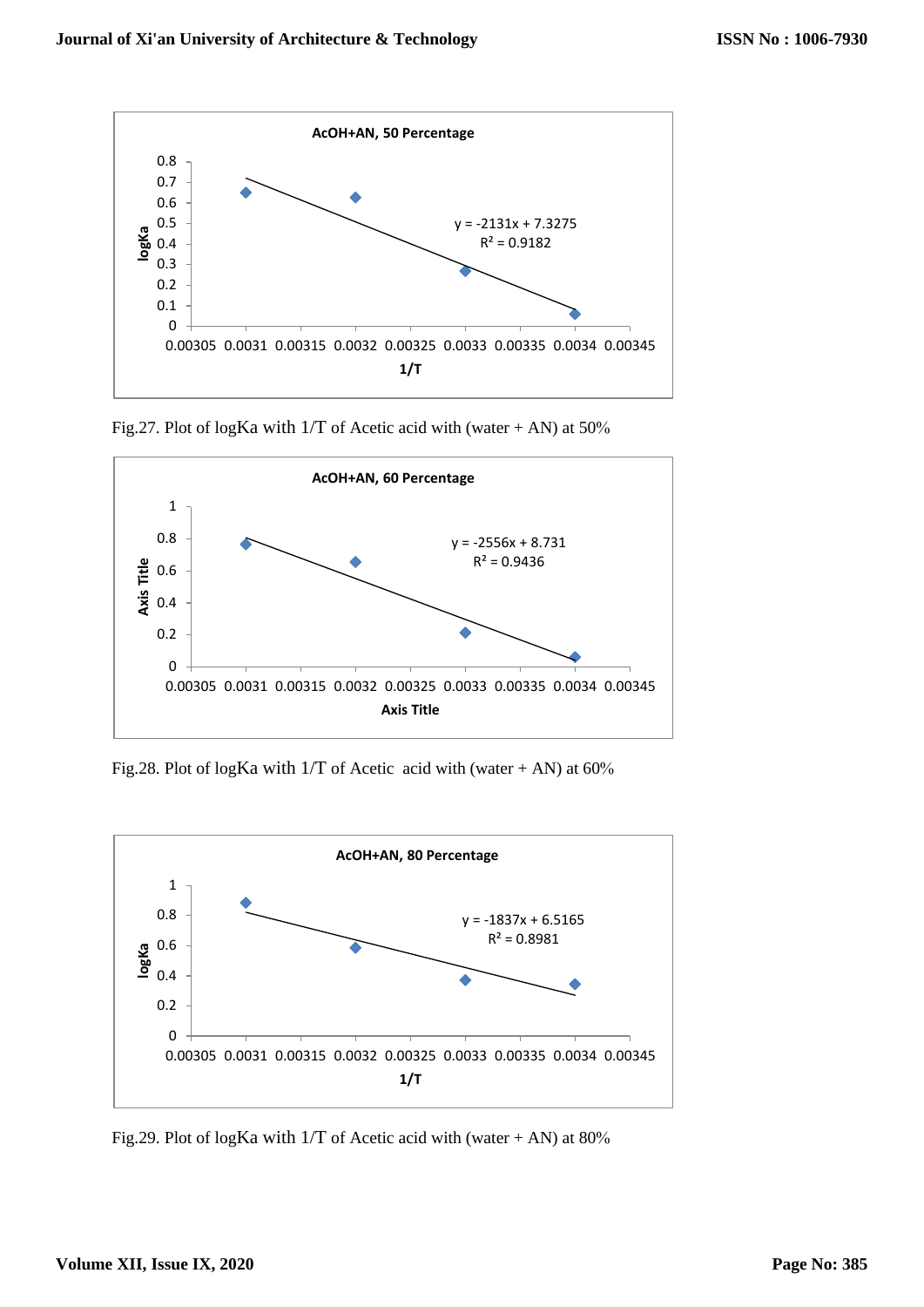

Fig.30. Plot of log $\lambda$ m at infinite dilution with 1/T of Acetic acid with (water + AN)



Fig.31. Plot of log Molar Conductance vs log C at 288K of Acetic acid with (water + DMF)



Fig.32. Plot of log Molar Conductance vs log C at 298K of Acetic acid with (water + DMF)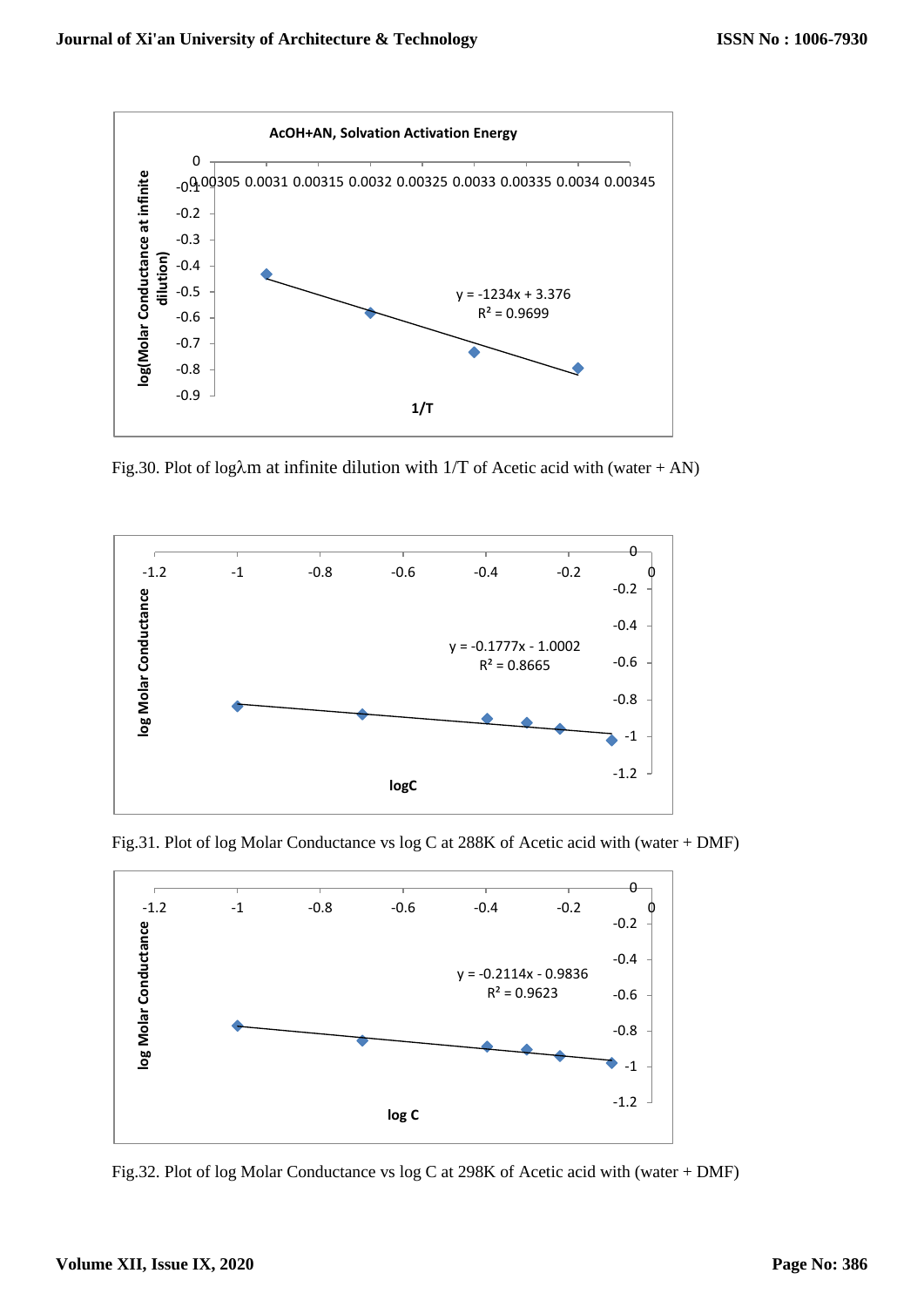

Fig.33. Plot of log Molar Conductance vs log C at 308K of Acetic acid with (water + DMF)



Fig.34. Plot of log Molar Conductance vs log C at 318K of Acetic acid with (water + DMF)



Fig.35. Plot of log Molar Conductance vs log C at 288K of Acetic acid with (water + AN)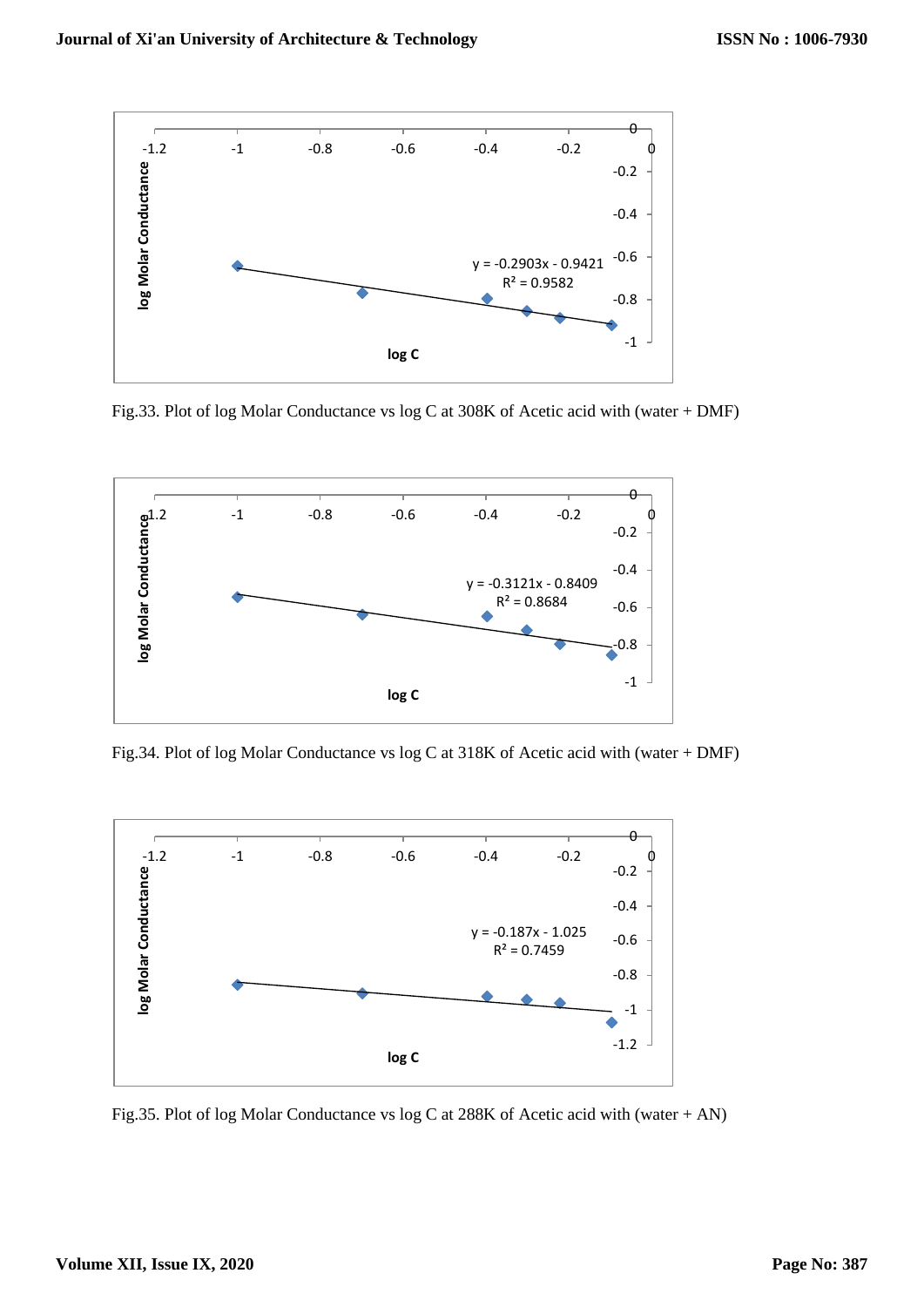

Fig.36. Plot of log Molar Conductance vs log C at 298K of Acetic acid with (water + AN)



Fig.37. Plot of log Molar Conductance vs log C at 308K of Acetic acid with (water + AN)



Fig.38. Plot of log Molar Conductance vs log C at 318K of Acetic acid with (water + AN)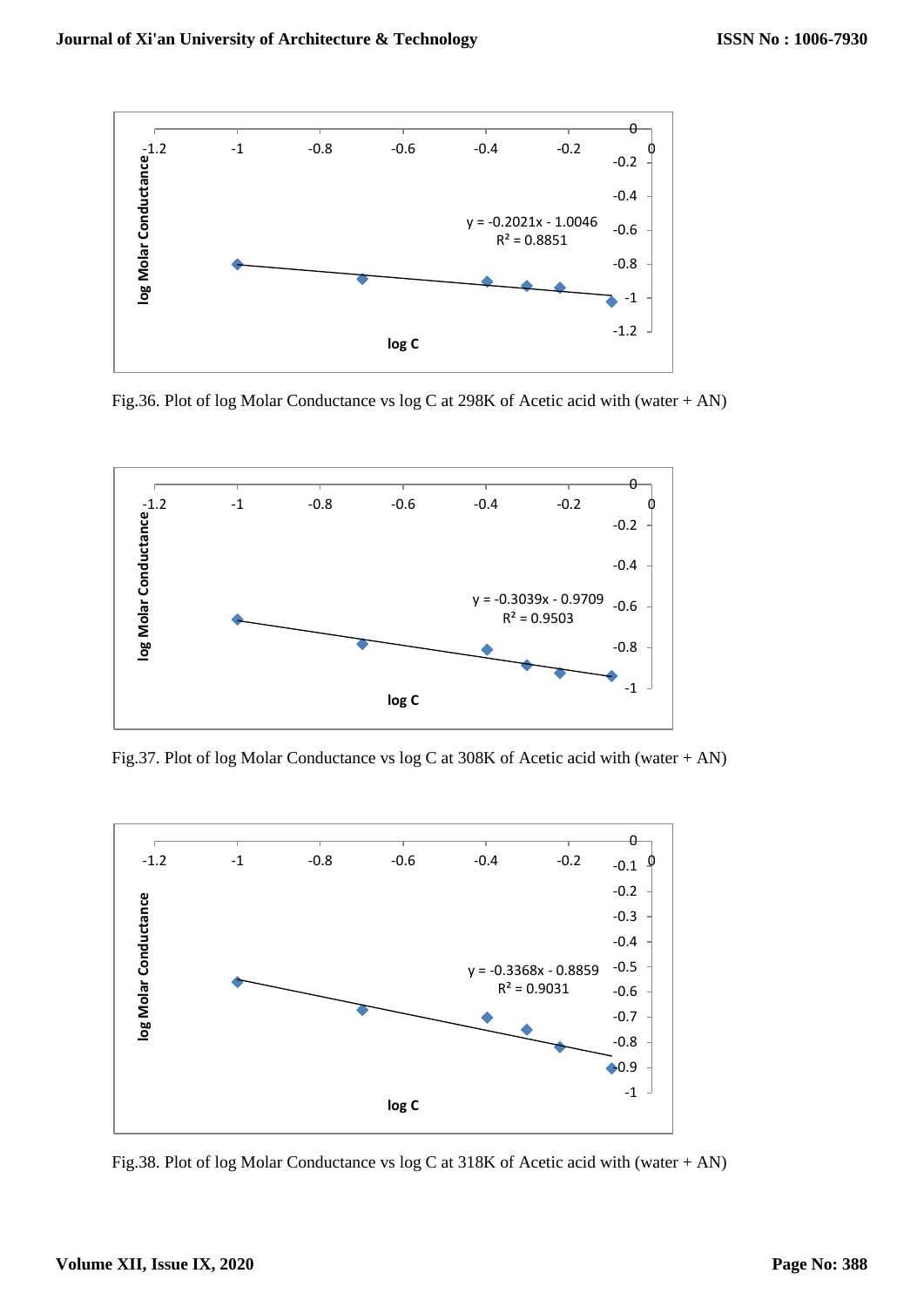Fig1 to Fig4 show Karus-Bray curve to determination of limiting molar conductance and dissociation constant of AcOH with (water +DMF) solvent media in different temperatures.

Fig5 to Fig8 shows Karus-Bray curve to determination of limiting molar conductance and dissociation constant of AcOH with (water +AN) solvent media in different temperatures.

Fig 9 to Fig 12 shows the Molar conductance vs Percentage of DMF in AcOH in different temperatures. Figs 13 to Fig 16 show the Molar conductance vs Percentage of AN in AcOH in different temperatures. Here normal tendency was observed from these plots.

Fig 17 to Fig 22 shows Plot of logKa with  $1/T$  of Acetic acid with (water + DMF) at 10%, 20%, 40%, 50%, 60%  $\&$  80% proportions in different temperatures. These plots help us to calculate the change in enthalpy for these solvation processes.

Fig 23 shows Plot of log $\lambda$ m at infinite dilution with 1/T of Acetic acid with (water + DMF) in different temperatures. This plot helps up to calculate Solvation activation energy for these processes.

Fig 24 to Fig 29 shows the Plot of logKa with  $1/T$  of Acetic acid with (water + AN) at 10%, 20%, 40%, 50%, 60%  $\&$  80% proportions in different temperatures. These plots help us to calculate the change in enthalpy for these solvation processes.

Fig 30 shows Plot of log $\lambda$ m at infinite dilution with 1/T of Acetic acid with (water + AN) in different temperatures. This plot helps up to calculate solvation activation energy for these processes.

Fig 31 to Fig 34 shows the plot of of log Molar Conductance vs log C from 288K to 318K of Acetic acid with (water + DMF) to determine the slopes.

Fig 35to Fig 38 shows the plot of of log Molar Conductance vs log C from 288K to 318K of Acetic acid with (water  $+$  AN) to determine the slopes.

These plots help us to determine the ion-pair formation in equilibrium conditions according to Fuoss equation.

From the above studies it was observed that ion-solvent interaction occurred both the medium. And also ion-pair formation happened in equilibrium conditions. ∆G, ∆S and ∆H value support these type interactions.

# **Conclusions**

From the above study it was observed that at higher temperature for both the systems limiting conductance value increases, as well as dissociation constant (Kc) decreases. From association constant (Ka) values we have seen that at low to high temperature Ka value increases. So, at lower temperature Kc value increases as well as ion-solvent interaction increases. Activation salvation energy for both the systems i.e, AcOH with (water+DMF) and (water+AN) were comparable values. In different proportions, Ka value increases at higher temperature. For AcOH with (water+DMF), at 60% and 80% Ka value was much higher than that of other proportions. For AcOH with (water+AN), at 80% Ka value was increases than the other proportions. Thermodynamic data supports our ionsolvent interaction study. Negative value of ∆G indicated the spontaneity of this study. At higher temperature ∆S value was to some extent increases. According to Fuoss, ion-pair formed in